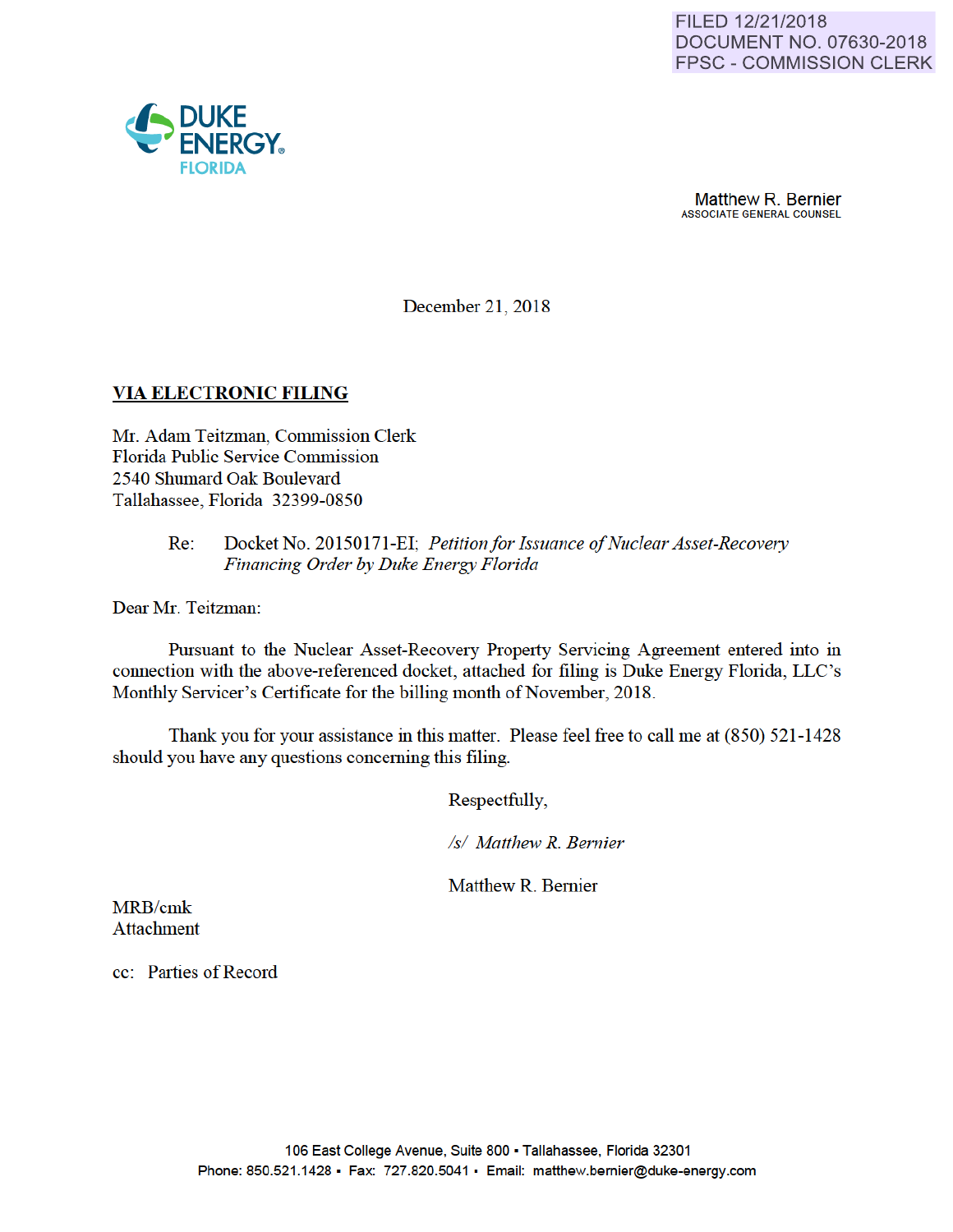## **CERTIFICATE OF SERVICE**

I HEREBY CERTIFY that a true and correct copy of the foregoing has been furnished via electronic mail to the following this 21<sup>st</sup> day of December, 2018.

|                                             | /s/ Matthew R. Bernier            |
|---------------------------------------------|-----------------------------------|
|                                             | Attorney                          |
|                                             |                                   |
| Theresa Tan / Rosanne Gervasi               | C. Rehwinkel / J. Kelly           |
| Office of the General Counsel               | Office of Public Counsel          |
| <b>Florida Public Service Commission</b>    | c/o The Florida Legislature       |
| 2540 Shumard Oak Blyd.                      | 111 West Madison Street, Room 812 |
| Tallahassee, FL 32399-0850                  | Tallahassee, FL 32399-1400        |
| ltan@psc.state.fl.us                        | kelly.jr@leg.state.fl.us          |
| rgervasi@psc.state.fl.us                    | rehwinkel.charles@leg.state.fl.us |
|                                             |                                   |
| Jon C. Moyle, Jr. / Karen A. Putnal         | James W. Brew / Owen J. Kopon     |
| 118 North Gadsden Street                    | 1025 Thomas Jefferson Street, NW  |
| Tallahassee, FL 32301                       | Eighth Floor, West Tower          |
| jmoyle@moylelaw.com                         | Washington, DC 20007-5201         |
| kputnal@moylelaw.com                        | jbrew@smxblaw.com                 |
|                                             | ojk@smxblaw.com                   |
| Robert Scheffel Wright / John T. LaVia, III |                                   |
| 1300 Thomaswood Drive                       |                                   |
| Tallahassee, FL 32308                       |                                   |
| schef@gbwlegal.com                          |                                   |
| jlavia@gbwlegal.com                         |                                   |
|                                             |                                   |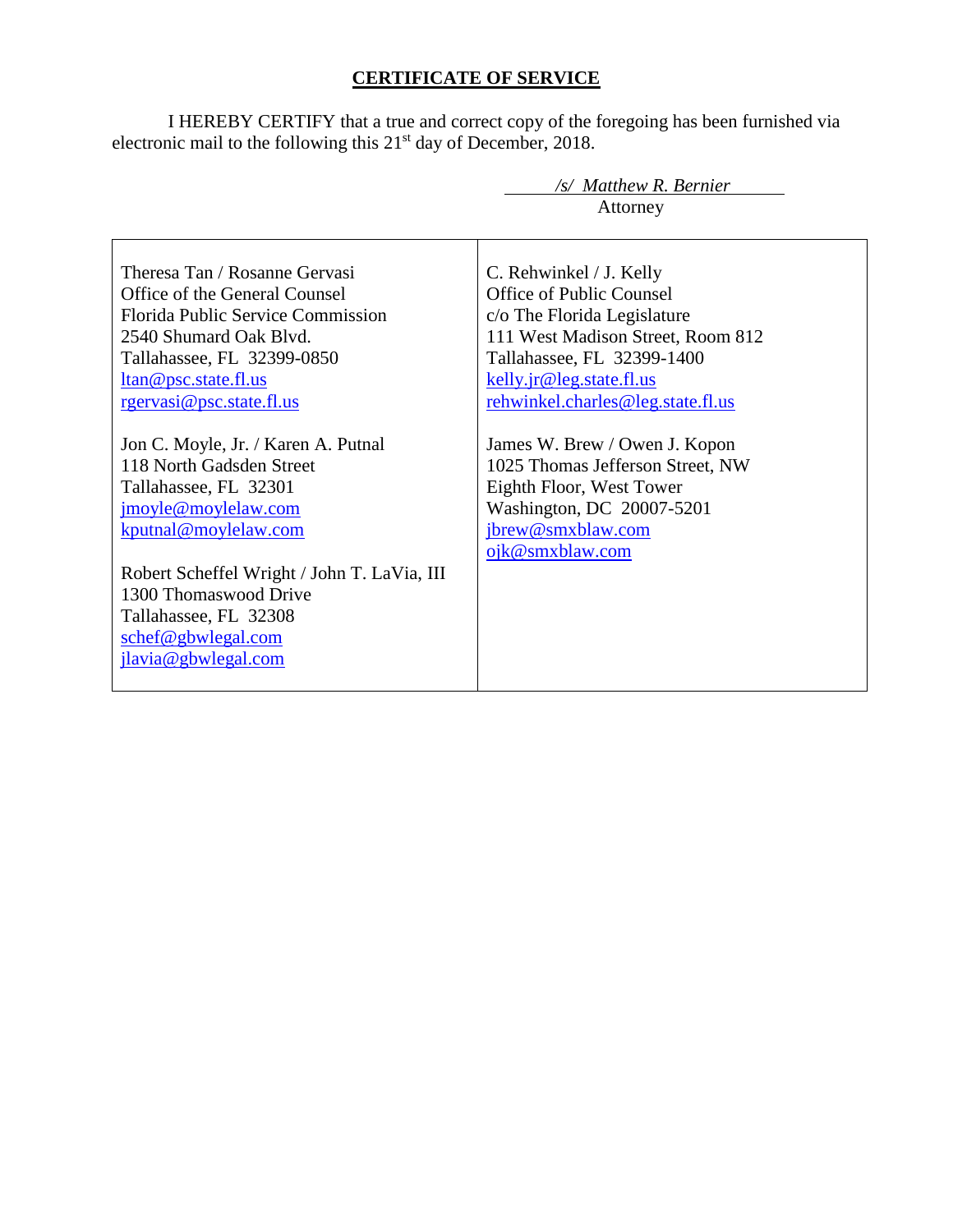# **MONTHLY SERVICER'S CERTIFICATE**

### DUKE ENERGY FLORIDA PROJECT FINANCE, LLC

### \$1,294,290,000 Series A Senior Secured Nuclear Asset-Recovery Bonds

Pursuant to SECTION 3.01(b) of the Nuclear Asset-Recovery Property Servicing Agreement dated as of June 22, 2016 by and between Duke Energy Florida, Inc., as Servicer, and Duke Energy Florida Project Finance, LLC, as Issuer (the "Servicing Agreement"), the Servicer does hereby certify as follows:

Capitalized terms used but not defined in this Monthly Servicer's Certificate have their respective meanings as set forth in the Servicing Agreement. References herein to certain sections and subsections are references to the respective sections or subsections of the Servicing Agreement.

Current BILLING MONTH: November 2018

#### Current BILLING MONTH: 10/27/2018 - 11/28/2018

| Standard Billing for prior BILLING MONTH: October 2018         |                           |       |
|----------------------------------------------------------------|---------------------------|-------|
| <b>Residential Total Billed</b>                                | \$<br>268,086,617         |       |
| Residential NUCLEAR ASSET-RECOVERY CHARGE ("NARC") Billed      | 5,233,058                 | 1.95% |
| General Service Non-Demand Total Billed                        | 26,918,356                |       |
| General Service Non-Demand NARC Billed                         | 429,292                   | 1.59% |
| <b>General Service Billed</b>                                  | 1,504,055                 |       |
| General Service NARC Billed                                    | 24,333                    | 1.62% |
| General Service Demand Total Billed                            | 119,502,262               |       |
| General Service Demand NARC Billed                             | 2,349,965                 | 1.97% |
| Curtailable Total Billed                                       | 698,406                   |       |
| <b>Curtailable NARC Billed</b>                                 | 11,331                    | 1.62% |
| Interruptible Total Billed                                     | 10,655,825                |       |
| Interruptible NARC Billed                                      | 262,867                   | 2.47% |
| <b>Lighting Total Billed</b>                                   | 2,201,510                 |       |
| Lighting NARC Billed                                           | 12,419                    | 0.56% |
| YTD Net Write-offs as a % of Total Billed Revenue (see Note 1) |                           |       |
| Non-Residential Class Customer Write-offs                      |                           |       |
| Residential Class Customer Write-offs                          |                           |       |
| <b>Total Write-offs</b>                                        | 0.19%                     |       |
| Aggregate NARC Collections (see Note 2)                        |                           |       |
| <b>Total NARC Remitted for Current BILLING MONTH</b>           |                           |       |
| Residential NARC Collected                                     | $\overline{a}$<br>0.02288 |       |

| Residential NARC Collected                       | \$<br>4,922,046 |
|--------------------------------------------------|-----------------|
| General Service Non-Demand NARC Collected        | 403,973         |
| <b>General Service NARC Collected</b>            | 22,704          |
| <b>General Service Demand NARC Collected</b>     | 2,210,106       |
| Curtailable NARC Collected                       | 10,960          |
| Interruptible NARC Collected                     | 247,394         |
| <b>Lighting NARC Collected</b>                   | 11,743          |
| <b>Sub-Total of NARC Collected</b>               | 7,828,926       |
| <b>Total Current NARC Collected and Remitted</b> | Ś<br>7,828,926  |
|                                                  |                 |